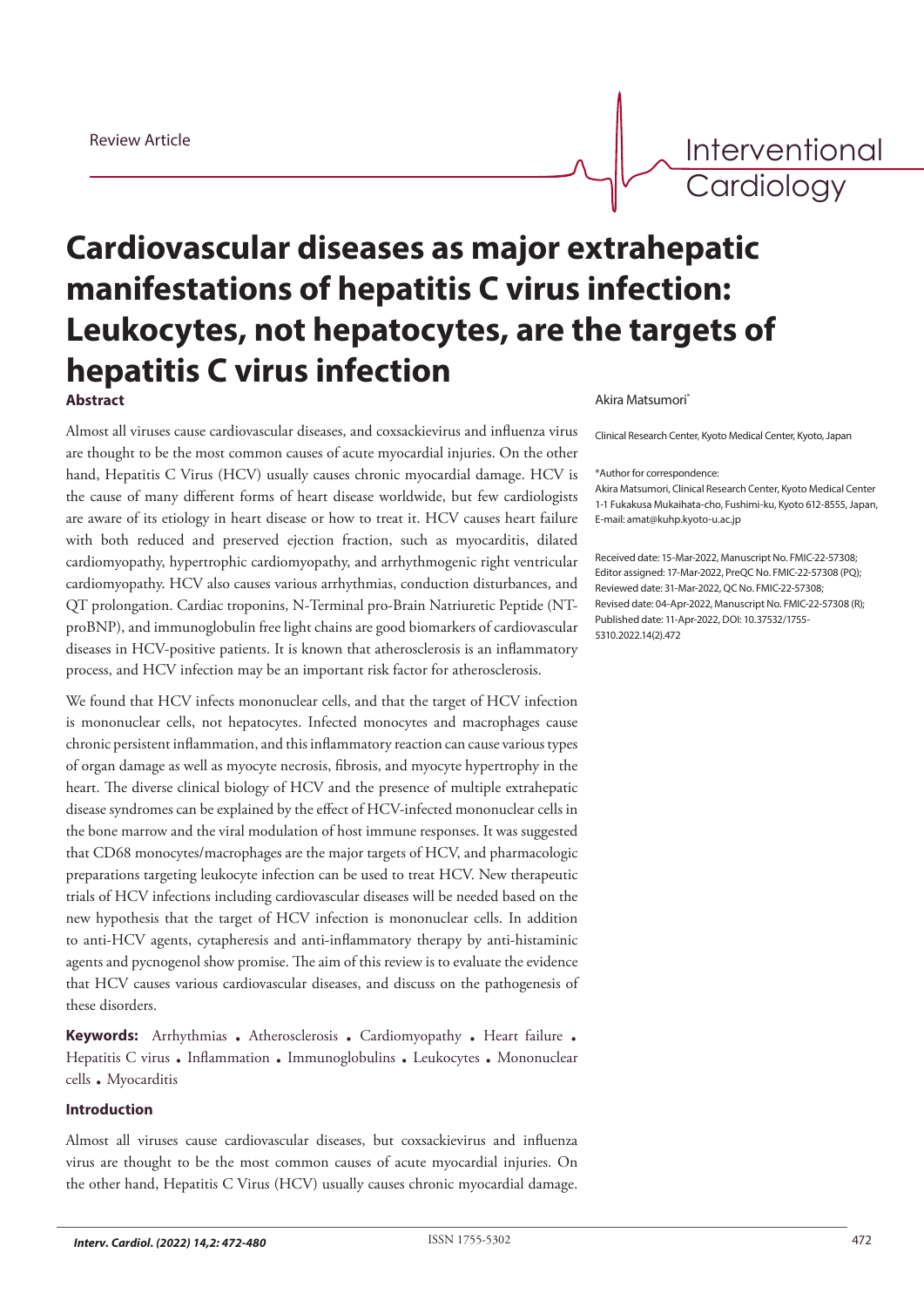Coronaviruses commonly cause diseases in animals, and while there were a few reports of myocarditis and cardiomyopathy caused by this virus in humans prior to the 2020 pandemic, myocardial abnormalities have been seen frequently in patients diagnosed with COVID-19 [1]. Enteroviruses, such as coxsackievirus, echovirus, and poliovirus, as well as the influenza virus, can cause myocyte necrosis directly, and acute myocarditis follows myocyte injury. In cases with severe myocardial injury, cardiac fibrosis replaces injured myocytes, which leads to persistent cardiac dysfunction, and the remaining myocytes develop compensatory hypertrophy [1,2]. The genomes of enteroviruses such as coxsackieviruses, parvovirus B19, human herpesvirus 6, adenoviruses, Epstein–Barr virus, human cytomegalovirus, and human immunodeficiency virus have been detected in endomyocardial biopsy specimens in human myocarditis and cardiomyopathy [3-7]. However, the presence of a viral genome does not necessarily show the cause of the disease; inflammatory and/or immune responses are required to develop myocarditis.

HCV is the cause of many different forms of heart disease worldwide, yet few cardiologists are aware of its etiology in heart disease or how to treat it. HCV infection is seen globally, but it is often undetected and, therefore, untreated. The burden of HCVderived heart diseases is global, with a higher prevalence in Asia, Africa, and low and middle income countries. HCV-derived heart diseases are chronic, persistent, and devastating [8]. An estimated 71 million people worldwide have chronic HCV infection, and there are 350,000 liver-related deaths per year. There is considerable evidence showing that HCV infection is a nontraditional and modifiable risk factor for cardiovascular disease. Observational studies have shown an increased prevalence of HCV infection in patients with cardiomyopathy, myocarditis, heart failure, myocardial infarction, coronary artery disease, peripheral arterial disease, or stroke (Figure 1) [1,2,9,10].

We found that HCV infects mononuclear cells, and the target of infection is mononuclear cells, not hepatocytes. This evidence may explain why HCV causes extrahepatic manifestations of various organs [11]. In this review, the role of HCV infection in the pathogenesis of cardiovascular diseases, including atherosclerosis, is discussed.

## **Literature Review**

#### *Cardiovascular diseases in patients with HCV infection*

Our previous collaborative research was conducted to investigate the role of HCV infection in cardiovascular diseases in Japan. HCV antibody was detected in in 650 of 11,967 patients (5.4%) seeking care at five academic hospitals. Various cardiovascular abnormalities were found, such as arrhythmias, hypertension, myocardial infarction, and heart failure (Table 1) [12]. HCV antibody was found in 6.6% of hypertrophic cardiomyopathy cases and 6.3% of dilated cardiomyopathy cases; these prevalence rates were significantly higher compared to the rates in volunteer blood donors. These observations suggest that HCV infection is an important cause of a variety of otherwise unexplained heart diseases. In addition, this study also suggests that HCV infection might have a pathogenetic role in diabetes mellitus and renal diseases (Table 1) [12].



Figure 1: Cardiac manifestations of Hepatitis C Virus (HCV) infection. HCV develops myocarditis and dilated cardiomyopathy, which are the causes of Heart Failure with reduced Ejection Fraction (HFrEF), hypertrophic cardiomyopathy which is a cause of Heart Failure with preserved Ejection Fraction (HFpEF), arrhythmogenic right ventricular cardiomyopathy, and left ventricular aneurysm [1].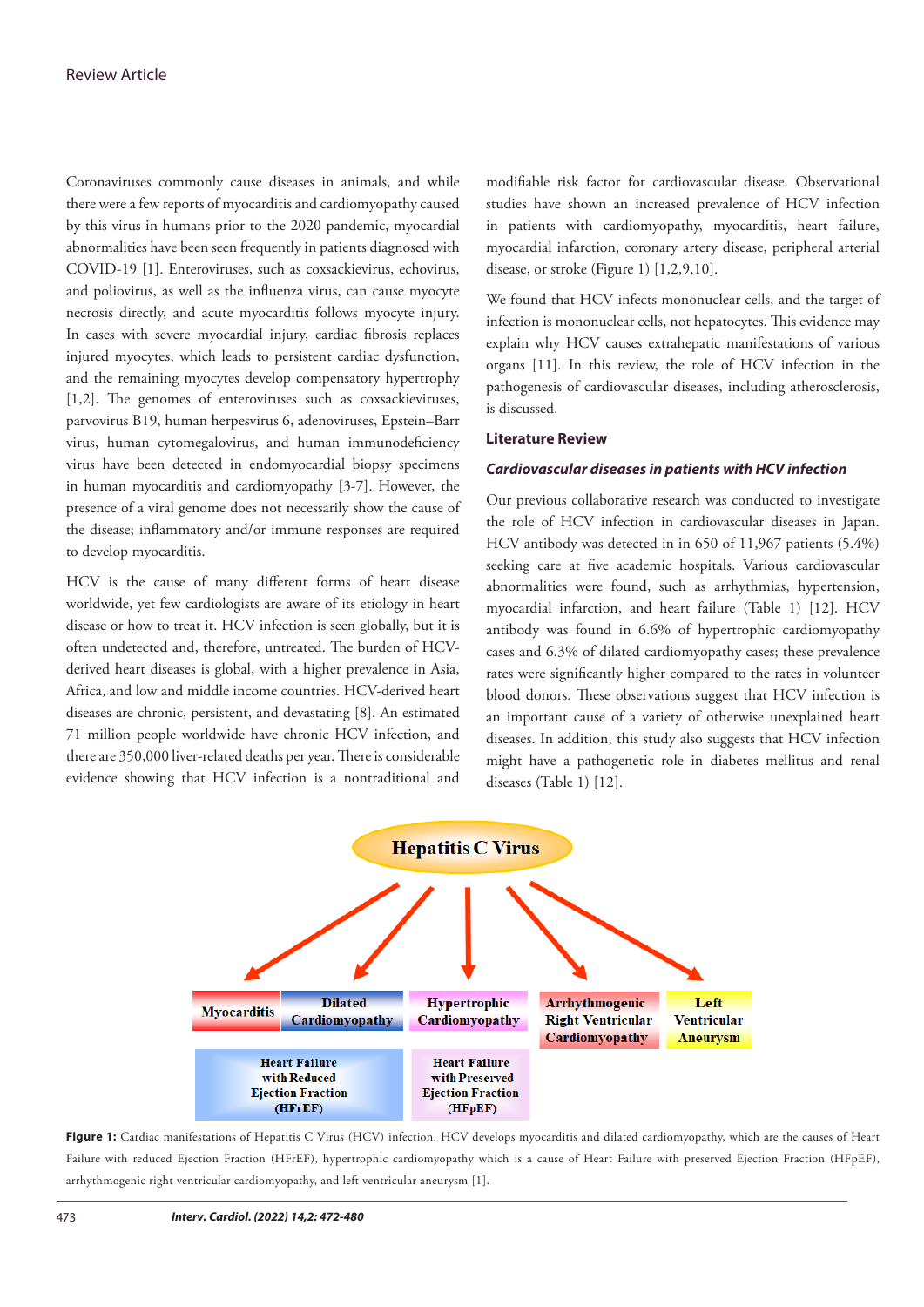| Table 1: Clinical diagnosis of patients with positive Hepatitis C Virus (HCV) antibody [12]. |               |               |  |  |  |  |
|----------------------------------------------------------------------------------------------|---------------|---------------|--|--|--|--|
| <b>Clinical diagnosis</b>                                                                    | $\mathbf n$   | Frequency (%) |  |  |  |  |
| Arrhythmias                                                                                  | 75            | 21.5          |  |  |  |  |
| Hypertension                                                                                 | 71            | 20.3          |  |  |  |  |
| Myocardial infarction                                                                        | 57            | 16.3          |  |  |  |  |
| Diabetes mellitus                                                                            | 50            | 14.3          |  |  |  |  |
| Angina pectoris                                                                              | 45            | 12.9          |  |  |  |  |
| Renal disease                                                                                | 41            | 11.7          |  |  |  |  |
| Valvular heart diseases                                                                      | 33            | 9.5           |  |  |  |  |
| Congestive heart failure                                                                     | 28            | 8             |  |  |  |  |
| Hypertrophic cardiomyopathy                                                                  | 23            | 6.6           |  |  |  |  |
| Post valvular replacement and/or CABG                                                        | 22            | 6.3           |  |  |  |  |
| Dilated cardiomyopathy                                                                       | 20            | 5.7           |  |  |  |  |
| Cerebrovascular disease                                                                      |               | 2             |  |  |  |  |
| Unclassified cardiomyopathy                                                                  | $\mathcal{P}$ | 0.6           |  |  |  |  |
| Myocarditis                                                                                  |               | 0.3           |  |  |  |  |

## *Extrahepatic manifestations of HCV infection*

We analyzed 186 patients with positive HCV antibody at a hospital in Japan to detect the presence or absence of hepatic, renal, or cardiac abnormalities. Liver abnormality was defined as elevated alanine aminotransferase (ALT) or aspartate aminotransferase (AST), renal abnormality as estimated Glomerular Filtration Rate (eGFR)<60 mL/min, and cardiac abnormality as increased left ventricular wall thickness>10 mm or Ejection Fraction (EF)<50% on echocardiography. Liver abnormality was identified in 30% of patients, renal abnormality in 38%, both abnormalities in 15%, and no abnormality in 47%, based on laboratory testing. Echocardiography was performed on 41 of the 186 patients, which identified liver abnormality in 30%, renal abnormality in 57%, cardiac abnormality in 39%, involvement of all three organs in 15%, and no abnormality in 27%. Increased left ventricular wall thickness was found in 37%, left ventricular posterior wall thickness in 27%, left ventricular posterior wall and interventricular septal hypertrophy in 20%, and decreased ejection fraction in 15%. Among the patients, 10% exhibited both left ventricular hypertrophy and decreased ejection fraction (Figure 2) [13]. This study demonstrates that HCV infection frequently causes cardiac and renal abnormalities. Various types of cardiomyopathy were found, but cardiac hypertrophy was the most common manifestation of cardiac abnormality, and left ventricular posterior wall hypertrophy was the most frequent. Thus, HCV infection may be an important cause of hypertrophic and dilated cardiomyopathy.

#### *HCV infection in heart diseases*

Our study shows that cardiomyopathy is associated with HCV infection in more than 10% of Japanese patients, and up to 15% patients with heart failure with myocarditis in the USA have HCV infection [8,14]. In contrast, 16 to 38% of HCV-positive patients in China and 17% of such patients in Pakistan have heart disease, as measured by, N-Terminal pro Brain Natriuretic Peptide (NT-proBNP), a biomarker of heart disease (Table 2) [8,15-17]. HCV infection has also been associated with pericarditis [18,19], Arrythmogenic Right Ventricular Cardiomyopathy (ARVC) [8], left ventricular aneurysm [20], QT prolongation [21], conduction disturbances, and various arrhythmias (Figure 1) [22].

## *HCV antigens and RNA in heart tissue*

It is important to detect viral antigens and genomes in the tissues to confirm their role in pathogenesis. In an initial study, by polymerase chain reaction, we found HCV RNA in the hearts of 17% of patients with dilated cardiomyopathy, compared to 2.5% of patients with ischemic heart disease. (Table 3) [23]. The main clinical manifestations were heart failure and arrhythmias. Both positive and negative strands of HCV RNA were detected in the hearts of some patients [23]. Because negative RNA is an intermediate in the replication of the HCV genome, the presence of negative strands suggests that HCV replicates in myocardial tissues. We also found that 17% of patients with hypertrophic cardiomyopathy had evidence of HCV infection (Table 3). None of these patients had a family history of hypertrophic cardiomyopathy. Apical hypertrophic cardiomyopathy was diagnosed in 8% of patients who had ace-of-spades-shaped deformities of the left ventricle. Histopathologic studies showed mild to severe myocyte hypertrophy in the right or left ventricle, mild to moderate fibrosis, and mild cellular infiltration [24]. An association with HCV infection was also reported in 23% of patients with hypertrophic cardiomyopathy, a prevalence rate significantly higher compared to controls [25].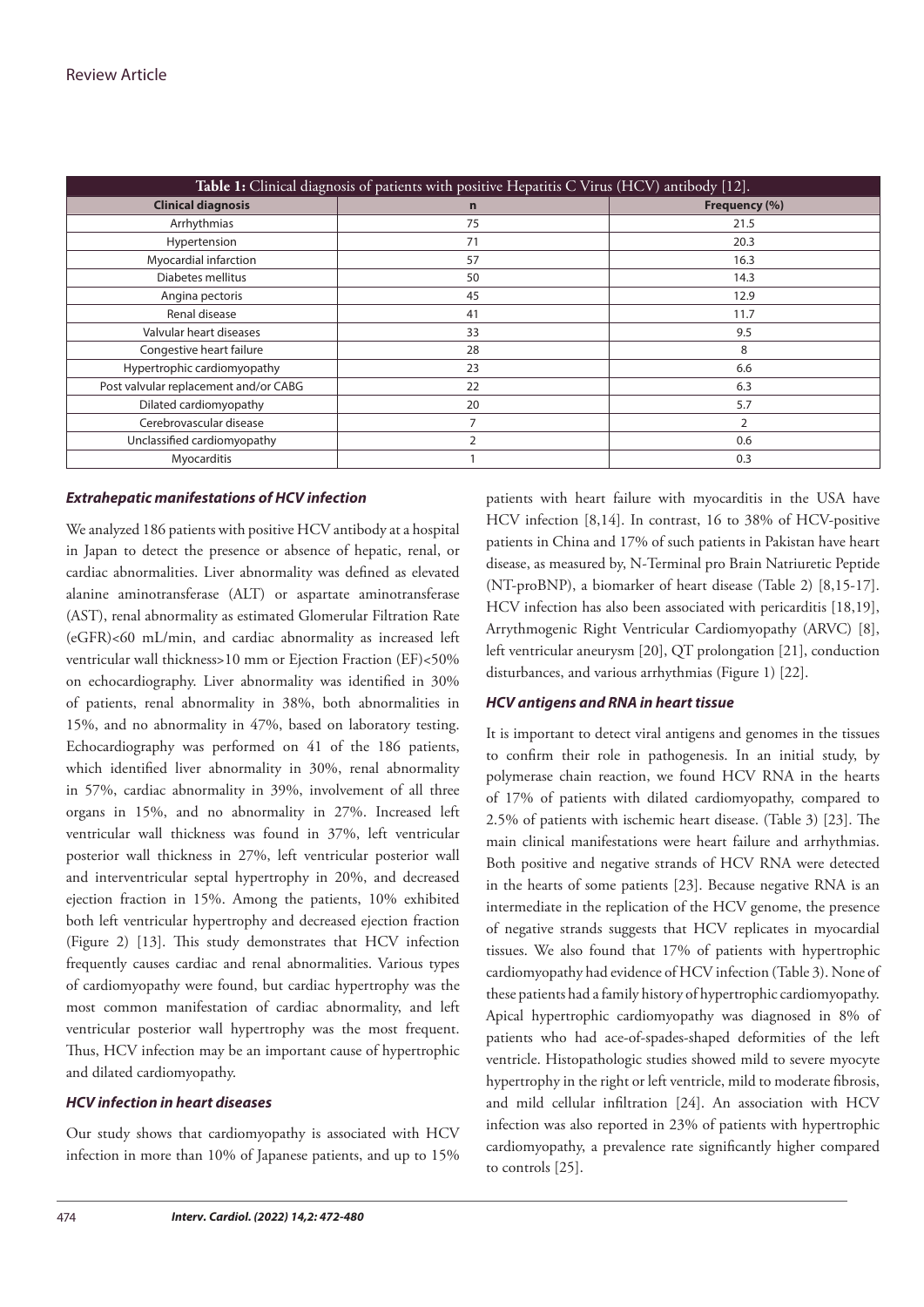

Figure 2: Left: Incidence of abnormalities in liver, heart, and kidney of patients with HCV infection; right: Echocardiographic findings in patients with positive HCV antibody. **Abbreviations:** EF: Ejection Fraction; LV PW: Left Ventricular Posterior Wall; IVS: Interventricular Septum.

| Table 2: Circulating NT-proBNP in patients with antibody against HCV and patients with HCV hepatitis. |                     |                                         |                                   |                 |                 |                                                     |  |
|-------------------------------------------------------------------------------------------------------|---------------------|-----------------------------------------|-----------------------------------|-----------------|-----------------|-----------------------------------------------------|--|
| <b>Authors, Reference</b>                                                                             | <b>Patients (N)</b> | <b>Clinical</b><br><b>Manifestation</b> | <b>NT-proBNP</b>                  |                 |                 | <b>Electrocardiographic</b><br>or echocardiographic |  |
|                                                                                                       |                     |                                         | <b>Elevated</b><br>Values (pg/mL) |                 |                 |                                                     |  |
|                                                                                                       |                     |                                         | N(% )                             | <b>Patients</b> | <b>Controls</b> | <b>Findings</b>                                     |  |
| Matsumori, et al. [8]                                                                                 | 547                 | HCV antibody+                           | 84 (17%)                          |                 |                 |                                                     |  |
| Wang, et al. [15]                                                                                     | 151                 | <b>HCV Hepatitis</b>                    | 58 (38%)                          | 347 (mean)      | 22              |                                                     |  |
| Saleh, et al. [16]                                                                                    | 30                  | <b>HCV Hepatitis</b>                    |                                   | 222 (mean)      | 21              | QTc prolongation, LV<br>diastolic dysfunction       |  |
| Che, et al. [17]                                                                                      | 90                  | HCV antibody+                           | 14 (16%)                          | 62 (median)     | 17              | LV diastolic dysfunction                            |  |
| <b>Abbreviation: LV: Left Ventricle</b>                                                               |                     |                                         |                                   |                 |                 |                                                     |  |

**Table 3:** Circulating Hepatitis C Virus (HCV) RNA and antibody against HCV, and HCV genomes in the hearts of patients with cardiomyopathies and myocarditis. **Authors, Reference Patients (N) Diagnosis HCV HCV in the Heart Comments** Antibody Serum RNA +Strands -Strands Matsumori, et al. (1011, et al. | 36 | DCM | 6 (17%) | 4 (11%) | 3 | 1 | Biopsy Matsumori, et al. 1.011, Ceta. 35 | HCM | 6 (17%) | 3 (9%) | 4 | Biopsy Matsumori, et al. [26] 14 Myocarditis 4 (33%) 2 Autopsy 42 HCM 6 (26%) 1 Autopsy 50 DCM 3 (12%) 1 Autopsy Matsumori, [8] 16 DCM 4 (25%) Autopsy 6 ARVC 2 (33%) Autopsy Matsumori, et al.<br>[14] 1355 Myocarditis 59 (4.4%) Control 1.8% Elevated cTnT 45%, Elevated NTproBNP 100%

**Abbreviations:** ARVC: Arrhythmogenic Right Ventricular Cardiomyopathy; DCM: Dilated Cardiomyopathy; HCM: Hypertrophic Cardiomyopathy; cTnT: Cardiac Troponin T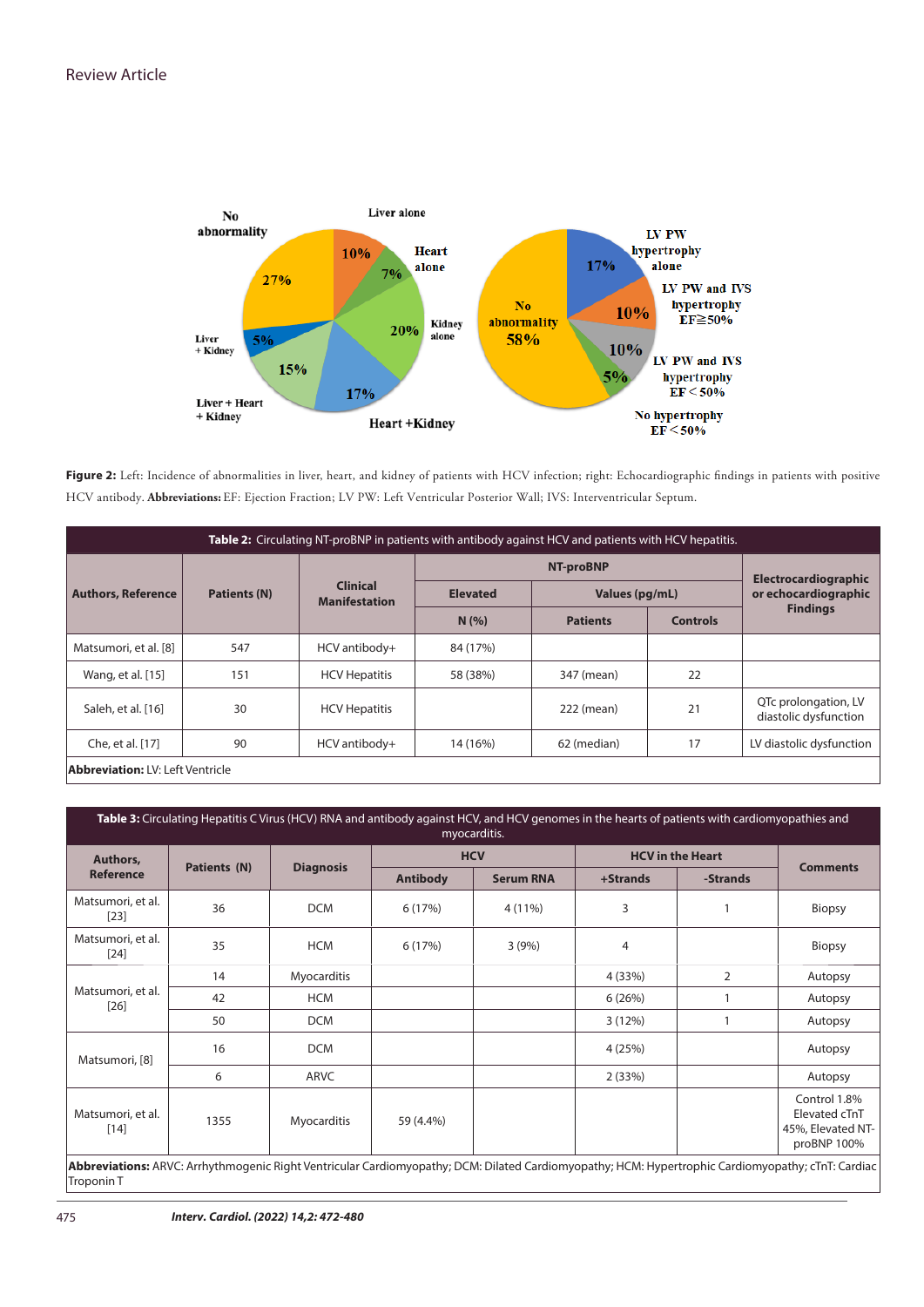We detected HCV RNA in 33% of autopsied hearts from patients with myocarditis, 26% from patients with hypertrophic cardiomyopathy, and 12% from patients with dilated cardiomyopathy (Table 3) [26]. We also examined autopsied hearts from patients with dilated cardiomyopathy in a collaborative study with the University of Utah and found HCV RNA in 35% of the hearts. The sequences of HCV genome recovered from these hearts were highly homologous to the standard strain of HCV [26]. However, the rates of HCV genome detection in the hearts of patients with cardiomyopathy varied widely in different regions of the world. For example, no HCV genome was detected in hearts obtained from a hospital in Vancouver, Canada. These observations suggest that the frequency of cardiomyopathy caused by HCV infection may differ across regions or among different populations. A multicenter study by the Scientific Council on Cardiomyopathy of the World Heart Federation found the HCV genome in 18% of patients with dilated cardiomyopathy and myocarditis in Italy and in 36% in the United States, two from patients with myocarditis and two with ARVC [8], which suggests that HCV may cause ARVC.

We analyzed sera stored during the US Myocarditis Treatment Trial of immunosuppression in patients with heart failure and myocarditis which was conducted by Mason and coworkers [27]. Anti-HCV antibodies were identified in 4.4% of patients, including 5.9% of patients with biopsy-proven myocarditis. According to the US Centers for Disease Control and Prevention, the prevalence of HCV infection in the general US population is 1.8%, thus it is more prevalent in patients with heart failure because of myocarditis (Table 3) [14].

#### **Discussion**

## *Leukocytes, not hepatocytes, are the targets of HCV infection: A new concept of pathogenesis of HCV-induced diseases*

The pathogenetic mechanisms of multiple extrahepatic diseases remain to be clarified. Immunohistochemistry has been used to detect HCV antigens, but the results have been controversial. Our study clearly demonstrates the localization of HCV antigens in various paraffin-embedded tissues. Antibody against HCV core antigen stained Peripheral Blood Mononuclear Cells (PBMCs), and the majority of positive staining was seen in CD68-positive monocytes/macrophages [11]. HCV core antibody stained mostly mononuclear cells in the liver, heart, aorta, kidney, and bone marrow, but not hepatocytes or myocytes (Figure 3). Positive staining was found in PBMCs and mononuclear cells of various tissues by antibody against non-structural NS4 protein, which also supports the probability that HCV replicates in mononuclear cells. Therefore, mononuclear cells may be a primary target of HCV infection (Figure 4) [11]. The notion that HCV is a lymphotropic virus is supported by findings of replicating HCV found in B cells [28], T cells [29], and PBMCs from patients with chronic hepatitis C [30].



**Figure 3:** Identification of HCV-core antigen in the liver, heart and aorta by immunohistochemistry. (a) Hematoxylin and eosin stain. (b) Immunostaining with anti-HCVcore antibody. Anti-HCV-core antibody stained mostly mononuclear cells in the liver, heart and aorta, but not hepatocytes or myocytes. Positive immunostaining became negative after adsorption with HCV-core antigen [11].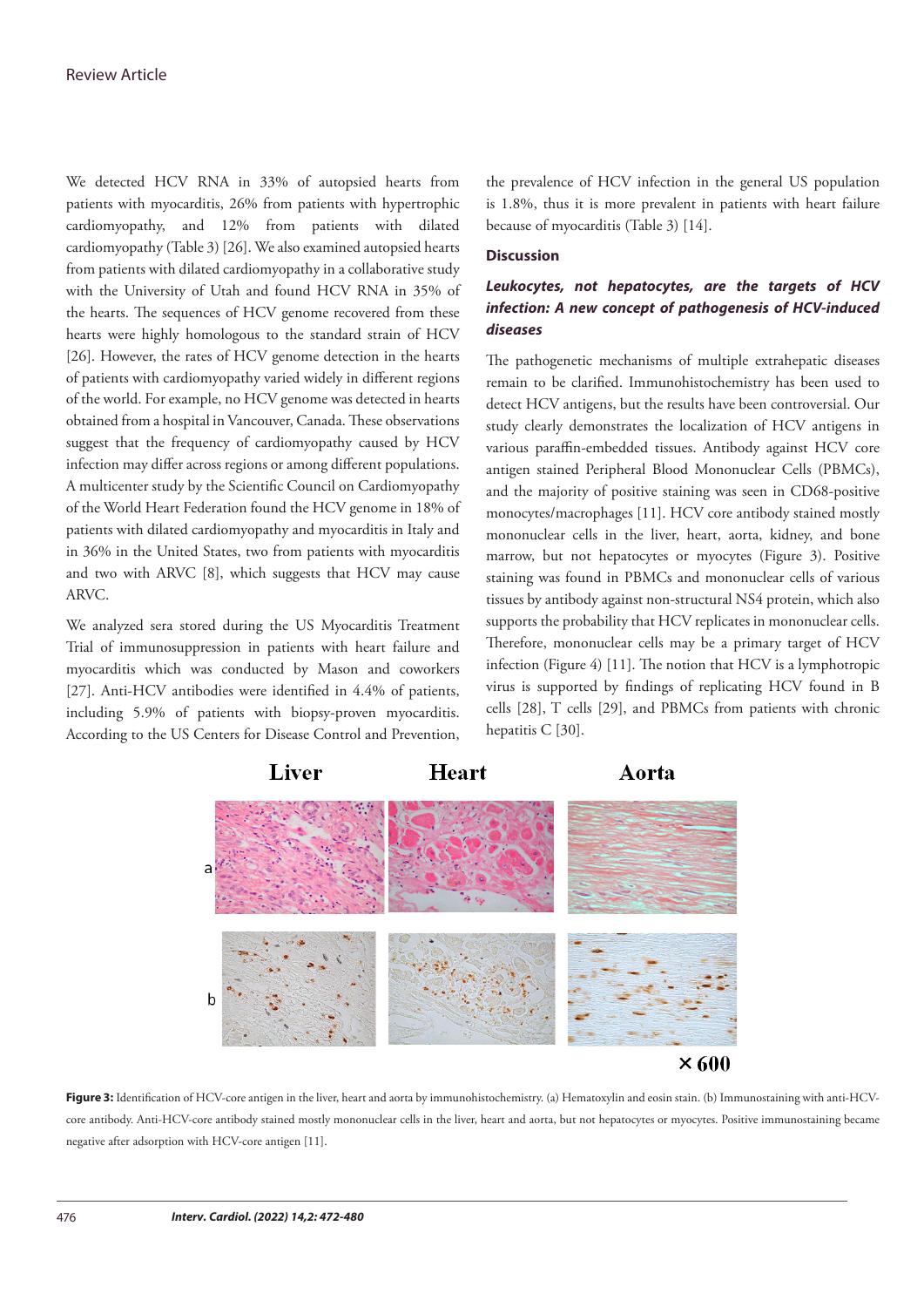

**Figure 4:** Targets of HCV infection are CD68-positive monocytes/macrophages, and these cells may cause inflammation in various organs [1].

## *New biomarkers of viral myocarditis: Immunoglobulin free light chains*

Immunoglobulin Free Light Chains (FLCs) are synthesized de novo and secreted into the circulation by B cells and plasma cells. As FLCs are an excess byproduct of antibody synthesis by these cells, an elevated FLC level has been proposed as a biomarker of B cell activity in many inflammatory and autoimmune conditions [31]. Polyclonal FLCs are reported to be a predictor of mortality in the general population, as measured by the sum of  $\kappa$  and  $\lambda$ concentrations [32].

Previously, our group observed that FLCs were increased in a mouse model of heart failure due to Encephalomyocarditis (EMC) virus myocarditis [33]. Recently, we conducted additional research on patients in heart failure, and observed that circulating FLC λ was increased while the κ/λ ratio was decreased in sera from patients with heart failure resulting from myocarditis compared to a group of healthy controls. These findings demonstrate that FLC λ and the κ/λ ratio together show good diagnostic potential for the identification of myocarditis. In addition, the FLC  $\kappa/\lambda$  ratio can also be used as an independent prognostic factor for overall patient survival [34].

High concentrations of FLC κ have been observed in HCVpositive patients, and alterations in the  $\kappa/\lambda$  ratio have been positively correlated with increasing severity of HCV-related lymphoproliferative disorder [35]. Furthermore, it has been suggested that the  $\kappa/\lambda$  ratio may be useful in evaluating therapeutic efficacy [36]. In our study on FLCs using sera from the multicenter US Myocarditis Treatment Trial, myocardial injury was found to be more severe in patients with HCV infection than in noninfected patients. The level of FLC  $\kappa$  was lower, FLC  $\lambda$  was higher, and the κ/λ ratio was decreased in patients with myocarditis, both with and without biopsy confirmation according to the Dallas criteria, compared to normal volunteers. These changes were more prominent in patients with HCV infection than those without infection. HCV infection may enhance the production of FLC λ while decreasing FLC κ [1,37]. Although the mechanisms of these changes require clarification, detection of FLCs might be helpful in diagnosing myocarditis with heart failure and useful in differentiating patients with HCV infection from those without infection. In heart failure patients, left ventricular end-diastolic and end-systolic diameters, pulmonary arterial pressure, and NTproBNP were correlated positively with FLC λ and negatively with the κ/λ ratio. Left ventricular EF was also negatively correlated with the κ/λ ratio [37].

## *HCV and atherosclerosis*

An association between HCV infection and cardiovascular and cerebrovascular events was shown by meta-analysis [9,38], and the incidence of cardiovascular events was higher in patients with HCV RNA than in those without, suggesting that active HCV infection increases the risk of cardiovascular events [39]. An increased risk of carotid intima-media thickening and plaques was shown [40], and HCV infection was shown to be an independent risk factor for stroke [41,42]. The risk of coronary artery disease was increased and the incidence of acute coronary syndrome was significantly higher in patients with HCV infection than those without infection [43,44]. HCV-infected patients were shown to have an increased risk of death from cardiovascular causes compared to matched uninfected blood donors [38]. As discussed above, accumulating evidence shows an association between HCV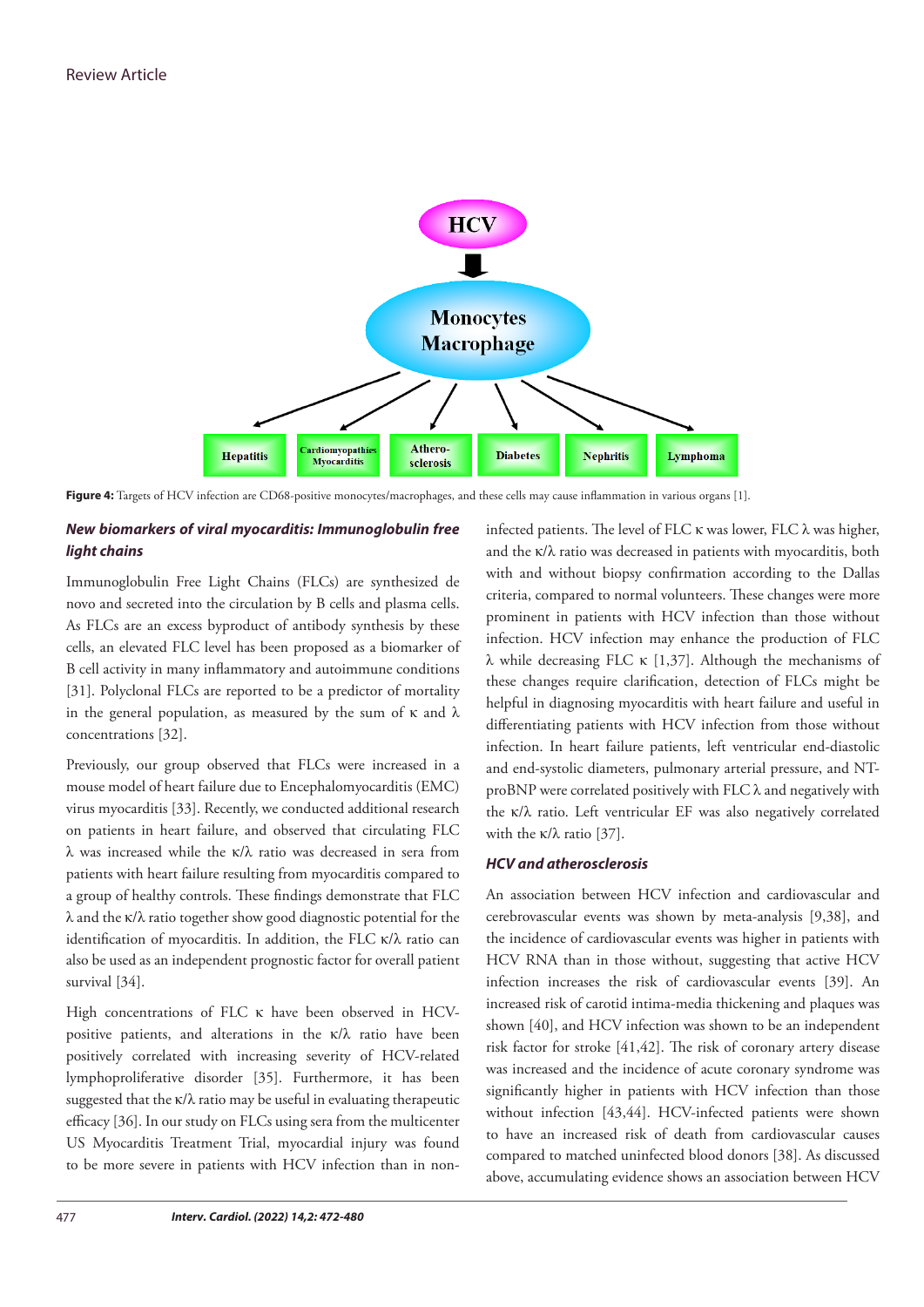infection and atherosclerosis, but the mechanism by which HCV is involved in atherosclerosis remains to be clarified. Chronic HCV infection induces a proinflammatory state due to overexpression of cyclooxygenase-2 and pro-inflammatory cytokines, increased oxidative stress, and immune stimulation, leading to endothelial dysfunction, atherosclerosis, and, finally, cardiovascular disease [45]. HCV infection causes insulin resistance associated with endothelial dysfunction, persistent inflammation, and lipid imbalance, leading to atherosclerosis [46].

HCV RNA has been detected in atherosclerotic plaques in carotid arteries, suggesting the direct effect of HCV on atherosclerotic plaque formation by local inflammation [47]. However, since this study was conducted by polymerase chain reaction, it does not show what cells HCV localizes. Localization of HCV RNA should be demonstrated by in situ hybridization and HCV antigen proteins shown by immunohistochemistry. Since we have shown that HCV antigen proteins exist in mononuclear cells, it follows that HCVinfected mononuclear cells may cause inflammation in arteries and lead to the development of atherosclerosis. Furthermore, HCV infection has been shown to induce endothelial dysfunction which is the earliest event in the atherosclerotic process [48].

## *Treatment trials of HCV cardiomyopathy and myocarditis*

We examined the effects of interferon on myocardial injury associated with active HCV hepatitis using TL-201 Single Photon Emission Computed Tomography (SPECT) imaging, because it is more sensitive than electrocardiography or echocardiography in detecting myocardial injury induced by HCV [8]. The SPECT scores decreased for more than half of the patients who completed interferon treatment. Circulating HCV disappeared after interferon therapy in all patients who showed either a decrease or no change in SPECT scores, and the HCV genome persisted in the blood of patients whose clinical status worsened [8]. This preliminary study suggests that interferon is a promising treatment for myocardial disease caused by HCV. We also reported the benefits of treatment with interferon guided by serial measurement of serum HCV RNA and cardiac troponin T in a patient who presented with dilated cardiomyopathy and striated myopathy attributable to HCV infection [8].

Haykal and coworkers studied anti-inflammatory therapy with cetirizine in patients with HCV heart failure, which was reported to be effective in animal models of viral myocarditis [1], and showed that myocardial function was substantially improved in patients who took cetirizine [22]. There was a significant decrease in global left ventricular average strain and a significant increase in left ventricular ejection fraction.

## *Anti-viral effects of pycnogenol on HCV*

Pycnogenol (PYC), a natural plant extract derived from the bark of the French maritime pine (Pinus pinaster, subsp. atlantica), is a highly concentrated source of flavanols as well as phenolic and cinnamic acids [49]. In a previous study, we investigated the anti-inflammatory properties of PYC in a murine model of viral myocarditis. The results showed that PYC inhibited EMC virus replication both *in vitro* and *in vivo* in animals, improved inflammation, and preserved myocardial tissue by decreasing necrosis [50]. PYC showed antiviral effects against HCV and synergistic effects with interferon (IFN)-α or ribavirin *in vitro* [51]. PYC was found to work additively with the antiviral preparation telaprevir to reduce the levels of HCV RNA in wildtype HCV replicon cells. Further, PYC was also shown to inhibit viral replication in telaprevir-resistant replicon cells. *In vivo* investigations of HCV-infected chimeric mice revealed that PYC again inhibited HCV replication. Further, the extract showed a synergistic antiviral effect with IFN-α, and the addition of PYC to HCV replicon cell lines resulted in a dose-dependent reduction in reactive oxygen species [51].

We performed a double-blind, placebo-controlled treatment trial with patients with Hepatitis B Virus (HBV), and found that circulating HBV was reduced and hepatic function was improved in PYC group [1]. Since PYC has broad-spectrum antiviral effects against several viruses *in vitro* and *in vivo*, as well as antiinflammatory effects against many inflammatory diseases, it is a promising agent for the prevention and treatment of viral diseases in humans.

## *Cytapheresis therapy for HCV diseases*

Based on our hypothesis that mononuclear cells are the target of HCV infection, we performed a cytapheresis experiment on peripheral blood from HCV-positive patients using a filter of syndiotactic polystyrene resin sheets with hydroxypropyl cellulose and cellulose acetate. HCV core antigens were decreased by 59%, 57%, and 77% in whole blood, sera, and mononuclear cells, respectively, after perfusion compared to before perfusion [52]. Since mononuclear cells supposedly carry HCV to various organs, this method may be able to remove mononuclear leukocytes and be useful for the treatment of HCV-related disorders, especially for patients who are undergoing hemodialysis therapy.

## *Direct-acting antiviral therapy and cardiovascular diseases*

Treatment with pegylated interferon, ribavirin, and interferon or Direct-Acting Antiviral (DAA) therapy was associated with a significantly lower risk of a cardiovascular event compared with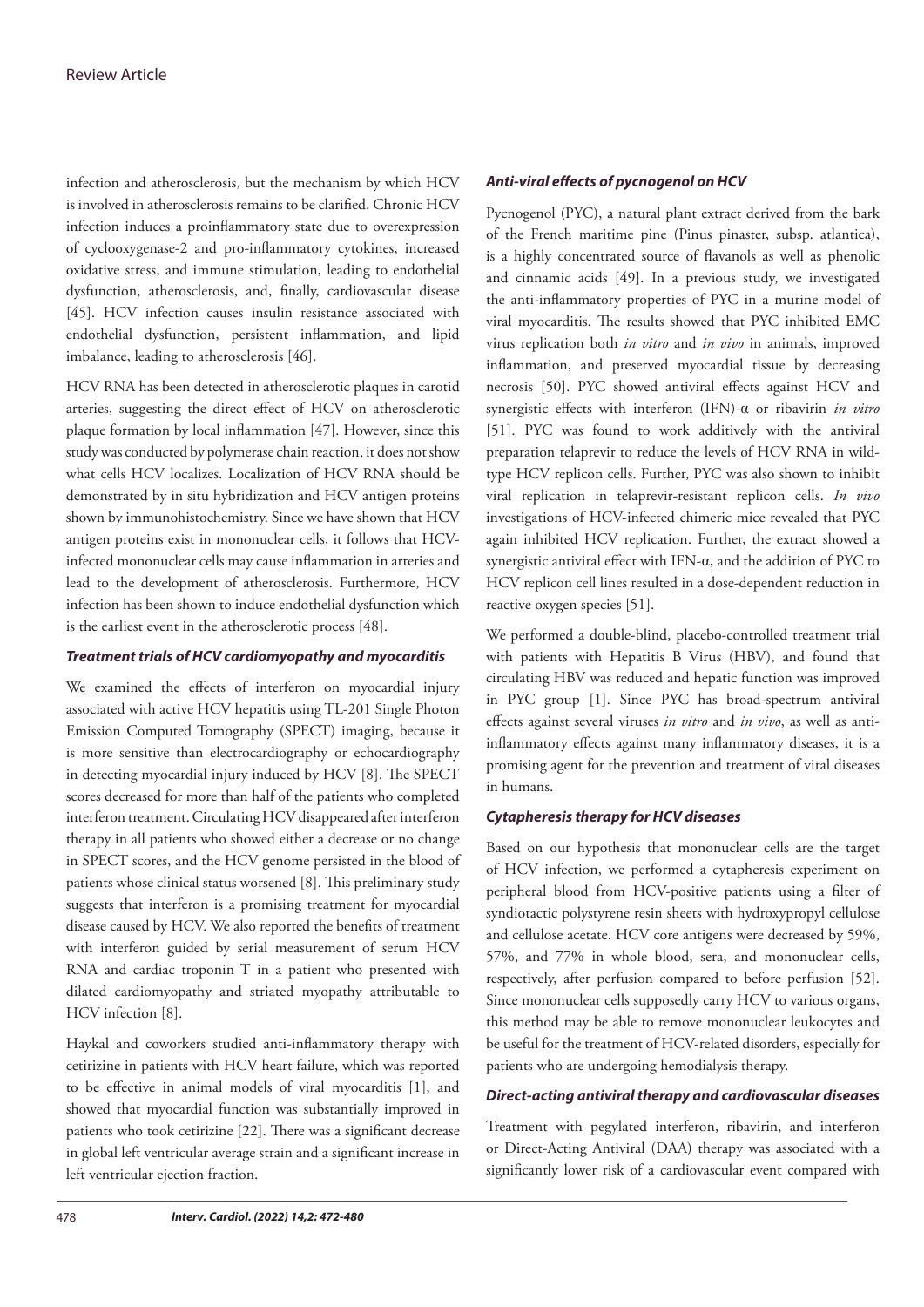controls [53]. Recent studies evaluating the impact of HCV clearance by DAA on carotid atherosclerosis and cardiovascular diseases indirectly confirmed the fundamental role of HCV in the development of these diseases [10]. Prospective studies have shown that the elimination of HCV causes a significant improvement in carotid atherosclerosis [54], and that HCV clearance is associated with a significant decrease in the relative risk of developing cardiovascular disease, with an annual incident rate reduction of 68% [55]. A large retrospective study showed a reduction in the incidence of cardiovascular disease of 16.3 per 1000 patient-years and a lower risk of cardiovascular events after HCV clearance by DAAs [54].

New therapeutic trials of HCV infections, including HCV cardiovascular diseases, will be needed based on the new hypothesis that the target of HCV infection is mononuclear cells. As we showed previously, anti-inflammatory agents that do not have antiviral effects improved viral myocardial injury [1]. Therefore, combined therapy with antiviral and anti-inflammatory agents could potentially be used as treatment for HCV cardiovascular diseases.

## **Conclusion**

HCV causes heart failure, with both reduced and preserved ejection fraction, such as myocarditis, dilated cardiomyopathy, hypertrophic cardiomyopathy, and arrhythmogenic right ventricular cardiomyopathy. HCV also causes various arrhythmias, conduction disturbances, and QT prolongation. In addition, HCV infection may be an important risk factor for atherosclerosis. Cardiac troponins, NT-proBNP, and FLCs are good biomarkers of HCV heart disease. We found that HCV infects mononuclear cells, and that the target of infection is mononuclear cells, not hepatocytes. The diverse clinical biology of HCV and the presence of multiple extrahepatic disease syndromes can be explained by the effect of HCV-infected mononuclear cells. New therapeutic trials of HCV infections, including HCV cardiovascular diseases, will be needed based on the new hypothesis that the target of HCV infection is mononuclear cells. In addition to anti-HCV agents, combined therapy with antiviral and anti-inflammatory agents could potentially be used as treatment for HCV cardiovascular diseases.

#### **References**

- 1. Matsumori A. Viral myocarditis from animal models to human diseases. In Berhardt LV, editor. Advances in medicine and biology. New York. Nova Science Publishers. Inc. 194: 41-74 (2022).
- 2. Matsumori A. Cardiomyopathies and heart failure. In Matsumori A, editor. Cardiomyopathies and heart failure. Developments in cardiovascular medicine. Boston. Springer. 248: 1-15 (2003).
- 3. Pollack A, Kontorovich AR, Fuster V, et al. [Viral myocarditis-diagnosis,](https://www.nature.com/articles/nrcardio.2015.108) [treatment options, and current controversies.](https://www.nature.com/articles/nrcardio.2015.108) Nat Rev Cardiol. 12(11): 670- 680 (2015).
- 4. Schultheiss H-P, Fairweather D, Caforio ALP, et al. [Dilated cardiomyopathies.](https://www.nature.com/articles/s41572-019-0084-1)  Nat Rev Dis Primers. 5(1): 32 (2019).
- 5. Tschope C, Ammirai E, Bozkurt B, et al. [Myocarditis and inflammatory](https://www.nature.com/articles/s41569-020-00435-x) [cardiomyopathy: Current evidence and future directions.](https://www.nature.com/articles/s41569-020-00435-x) Nat Rev Cardiol. 18(3): 169-193 (2021).
- 6. Cooper LT. [Myocarditis](https://doi.org/10.1056/nejmra0800028). N Engl J Med. 360(15): 1526-1538 (2009).
- 7. Matsumori A. Animal models: Pathologic findings and therapeutic considerations. In Banatvala JE, editor. Viral infections of the heart. London. Edward Arnold. pp 110-137 (1993).
- 8. Matsumori A. [Global alert and response network for hepatitis C virus-derived](https://www.sciencedirect.com/science/article/abs/pii/S1875457009000229)  [heart diseases: A call to action.](https://www.sciencedirect.com/science/article/abs/pii/S1875457009000229) Global Heart. 4: 109-118 (2009).
- 9. Cacoub, P, Saadoun D. [Extrahepatic manifestations of chronic HCV infection.](https://www.nejm.org/doi/10.1056/NEJMra2033539)  N Engl J Med. 384(11): 1038-1052 (2021).
- 10. Mazzaro C, Quartuccio L, Adinolfi LE, et al. [A review on extrahepatic](https://www.mdpi.com/1999-4915/13/11/2249) [manifestations of chronic hepatitis c virus infection and the impact of direct](https://www.mdpi.com/1999-4915/13/11/2249)[acting antiviral therapy.](https://www.mdpi.com/1999-4915/13/11/2249) Viruses. 13(11): 2249 (2021).
- 11. Matsumori A, Shimada M, Obata T. [Leukocytes are the major target of](https://globalheartjournal.com/articles/abstract/10.1016/j.cvdpc.2010.04.005/) [hepatitis C virus infection: Possible mechanism of multiorgan involvement](https://globalheartjournal.com/articles/abstract/10.1016/j.cvdpc.2010.04.005/) [including the heart.](https://globalheartjournal.com/articles/abstract/10.1016/j.cvdpc.2010.04.005/) Global Heart. 5(2): 51-58 (2010).
- 12. Matsumori A, Ohashi N, Hasegawa K, et al. [Hepatitis C virus infection](https://www.jstage.jst.go.jp/article/jcj/62/5/62_5_389/_article) [and heart diseases: A multicenter study in Japan.](https://www.jstage.jst.go.jp/article/jcj/62/5/62_5_389/_article) Jpn Circ J. 62(5): 389-391 (1998).
- 13. Matsumori A, Ishitani H, Otani H, et al. Hepatitis C virus infection as a cause of cardiomyopathies and nephritis. International Society of Cardiomyopathies and Heart Failure Congress, December 2, Kyoto. Abstract (2016).
- 14. Matsumori A, Shimada T, Chapman NM, et al. [Myocarditis and heart failure](https://www.onlinejcf.com/article/S1071-9164(05)01339-4/fulltext) [associated with hepatitis C virus infection.](https://www.onlinejcf.com/article/S1071-9164(05)01339-4/fulltext) J Card Fail. 12(4): 293-298 (2006).
- 15. Wang L, Geng J, Li J, et al. [The biomarker N-terminal pro-brain natriuretic](https://cimonline.ca/index.php/cim/article/view/14910) [peptide and liver diseases.](https://cimonline.ca/index.php/cim/article/view/14910) Clin Invest Med. 34(1): E30-37 (2011).
- 16. Saleh A, Matsumori A, Negm H, et al. [Assessment of cardiac involvement of](https://www.sciencedirect.com/science/article/pii/S101673151100159X?via%3Dihub) [hepatitis C virus; tissue doppler imaging and NTproBNP study.](https://www.sciencedirect.com/science/article/pii/S101673151100159X?via%3Dihub) J Saudi Heart Assoc. 23(4): 217-223 (2011).
- 17. Che W, Liu W, Wei Y, et al. [Increased serum N-terminal pro-B-type natriuretic](https://onlinelibrary.wiley.com/doi/10.1111/j.1365-2893.2011.01551.x)  [peptide and left ventricle diastolic dysfunction in patients with hepatitis C](https://onlinelibrary.wiley.com/doi/10.1111/j.1365-2893.2011.01551.x) [virus infection.](https://onlinelibrary.wiley.com/doi/10.1111/j.1365-2893.2011.01551.x) J Viral Hepat. 19(5): 327-331 (2012).
- 18. Rombola F, Spinoso A, Bertuccio SN. Cardiac manifestations during viral acute hepatitis. Infez Med. 14(1): 29-32 (2006).
- 19. Bertuccio SN, Rombola F, Bertuccio A, et al. HCV infection and pericarditis: An extrahepatic manifestation? Infez Med. 13(1): 42-44 (2005).
- 20. Chimenti C, Calabrese F, Thiene G, et al[. Inflammatory left ventricular](https://www.ahajournals.org/doi/10.1161/01.CIR.104.2.168) [microaneurysms as a cause of apparently idiopathic ventricular tachy](https://www.ahajournals.org/doi/10.1161/01.CIR.104.2.168)[arrhythmias.](https://www.ahajournals.org/doi/10.1161/01.CIR.104.2.168) Circulation. 104(2): 168-173 (2001).
- 21. Nordin C, Kohli A, Beca S, et al. [Importance of hepatitis C co-infection in the](https://www.sciencedirect.com/science/article/abs/pii/S0022073605002943?via%3Dihub)  [development of QT prolongation in HIV-infected patients.](https://www.sciencedirect.com/science/article/abs/pii/S0022073605002943?via%3Dihub) J Electrocardiol. 39(2): 199-205 (2006).
- 22. Haykal M, Matsumori A, Saleh A, et al. [Diagnosis and treatment of HCV](https://www.tandfonline.com/doi/abs/10.1080/14779072.2021.1917383?journalCode=ierk20) [heart diseases.](https://www.tandfonline.com/doi/abs/10.1080/14779072.2021.1917383?journalCode=ierk20) Expert Rev Cardiovasc Ther. 19(6): 493-499 (2021).